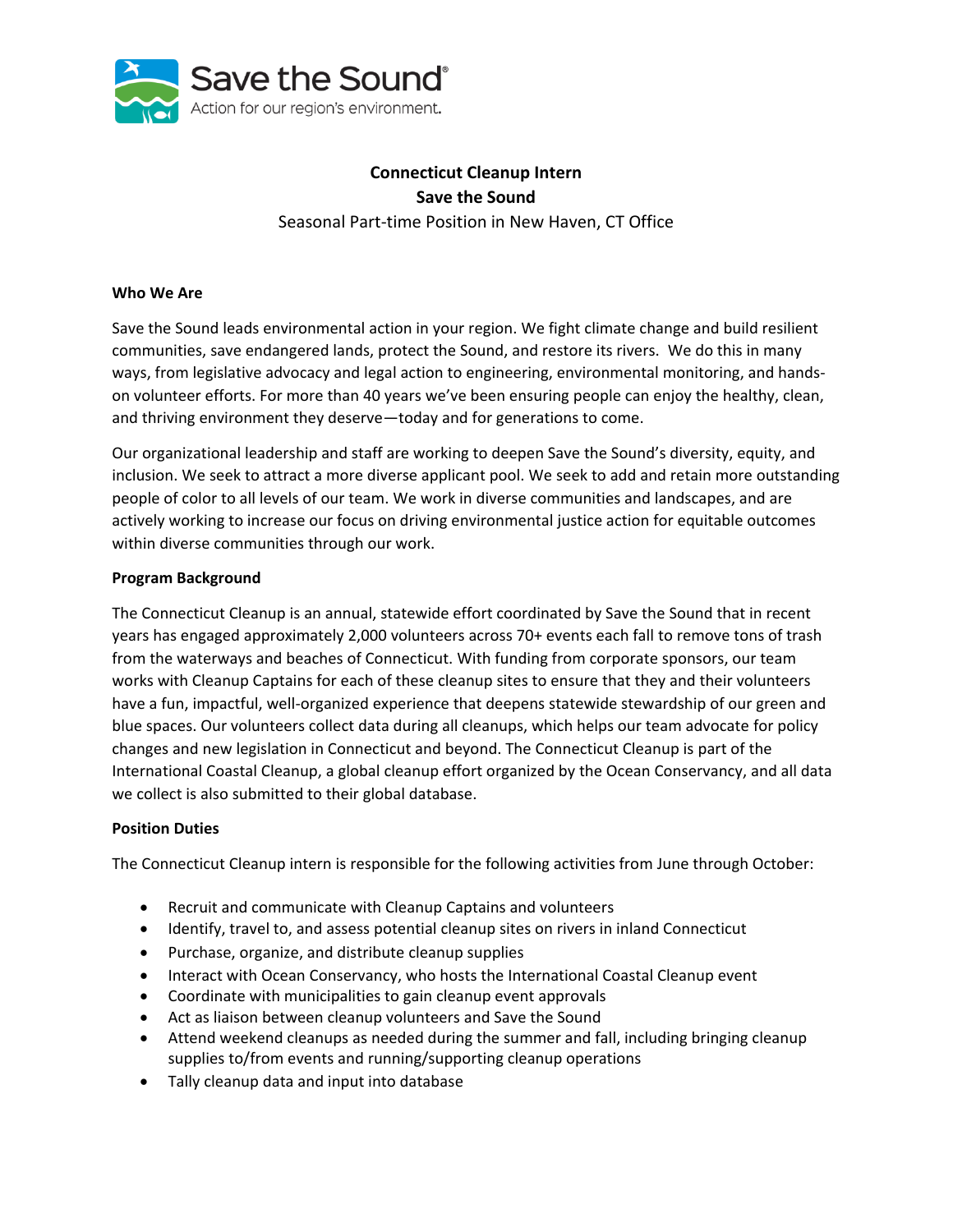Following the end of the cleanup season in September, the Connecticut Cleanup intern will assist with inputting cleanup data into spreadsheets and Ocean Conservancy's website.

## **Required Qualifications and Characteristics:**

- Interest in cleanup efforts, coastal and river conservation, and Save the Sound's mission
- Highly organized and able to move projects forward independently
- Experience with community organizing, project coordination, or event planning is a plus
- Ability to carry up to fifteen pounds of cleanup supplies from vehicle to cleanup site and carry full trash bags from cleanup site to dumpsters
- Possession of a valid driver's license and access to a vehicle
- Excitement about working outside in the elements
- Ability to successfully navigate to specific cleanup locations and willingness to lead group cleanup events
- Availability on occasional weekends to attend and lead cleanup events, including Saturday, September 17 and Sunday, September 18
- Proficient in using Microsoft Office programs: Outlook, Word, Excel
- Demonstrated proficiency in oral and written communication
- Comfortable working both as part of a team and individually, and interacting with the public as a representative of Save the Sound

# **Common Organizational Job Responsibilities:**

Common organizational job responsibilities include

- Maintaining positive and productive working relationships with all Save the Sound staff members, including providing and receiving constructive feedback,
- Participating in building productive relationships with Save the Sound's members, external partners, policy makers, and the general public and
- Completing all administrative work on time, such as time sheets, purchase orders, project reports and planning documents.

# **COVID-19 Considerations:**

Due to the COVID-19 pandemic, Save the Sound is moving to a permanent hybrid in-office/remote arrangement. This position is expected to be in the office 1-2 day/week as needed, unless current organizational COVID-19 protocols indicate otherwise. Office opening/closing and health policies are regularly updated based on the current state of the pandemic. All office use and field work must follow Save the Sound's most up-to-date safety protocols. Save the Sound requires that all new hires submit proof of full vaccination against COVID-19 for the safety of all staff and the communities where we work.

#### **Terms Compensation:**

This is a temporary part-time 4.5-month position that pays \$18/hour for an average work week of 10- 15 hours/week. The work will begin in June 15, 2022 and run through October 31, 2022. This is a temporary position that does not include benefits. Reimbursement for work-related travel is provided. Some evening and weekend hours are required for this position.